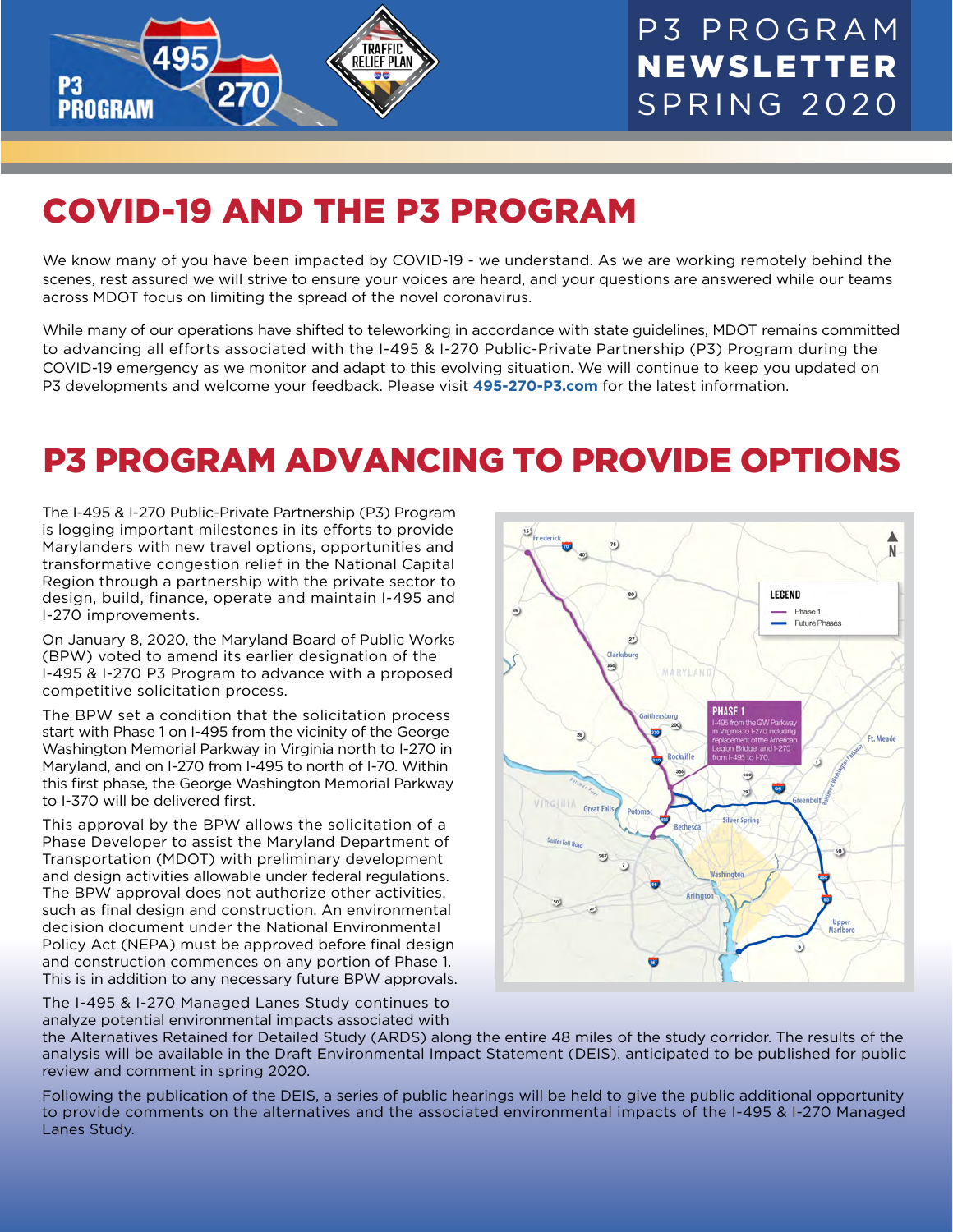### P3 PROGRAM ADVANCING... CONT.

#### **Phase 1 Developer Solicitation**

On February 7, 2020, MDOT issued a Request for Qualifications (RFQ) to identify the most highly qualified teams seeking to be shortlisted as potential Phase Developers. Only these shortlisted teams will be eligible to respond to a Request for Proposals (RFP) later this year, which will lead to selection of a Phase Developer for Phase 1 of the P3 Program.

The Phase Developer's initial tasks will involve performing preliminary development and design activities, such as supporting MDOT in community outreach and engagement; further minimizing impacts to property, communities and environmental resources; developing detailed cost estimates and traffic and revenue studies; creating financing arrangements; and incorporating the regional transit service that will be included in memoranda of understanding with affected counties.

#### **Transit Benefits**

MDOT is committed to working collaboratively with affected counties in developing memoranda of understanding for regional transit service improvements to be provided as part of the P3 agreements. This will ensure these regional transit service improvements are provided at defined and predictable times, making transit a much stronger element of the P3 Program.

Collaboration with the affected counties and transit providers has been ongoing for the last ten months through the Managed Lanes Transit Work Group. Expanded transit service routes and Park & Ride expansions that could provide an expanded transit network using managed lanes have been identified. MDOT SHA will issue a report with its findings, which will be available for public review this spring.

### OPPORTUNITY MDOT EMPOWERING BUSINESSES



Launched in August 2019, Opportunity MDOT has been working proactively to engage and prepare small, minority-, women- and veteran-owned businesses and disadvantaged businesses for meaningful participation in all aspects of the P3 Program. Opportunity MDOT serves hundreds of businesses with training and other supportive services to maximize the economic benefits for Maryland's businesses and workforce.

On December 5, 2019, MDOT hosted the Opportunity Ready: Teaming & Partnering workshop, which brought together small businesses with representatives from leading engineering and infrastructure companies. The workshop was the first opportunity for many small firms to engage and interact directly with large-scale companies likely to participate in the P3 Program. More than 100 primarily Minority Business Enterprise/Disadvantaged Business Enterprise companies from Maryland, Virginia, Washington, D.C., and Pennsylvania attended the event.

In addition, when the P3 Program issued the Phase 1 RFQ, Opportunity MDOT notified more than 13,000 certified small and minority-, womenand veteran-owned businesses and disadvantaged businesses based in Maryland, Washington, D.C. and the surrounding states.

If your business would like to learn more and join the hundreds of small businesses that have already signed up with Opportunity MDOT, visit **[495-270-P3.com/opportunity-mdot](http://495-270-P3.com/opportunity-mdot)**.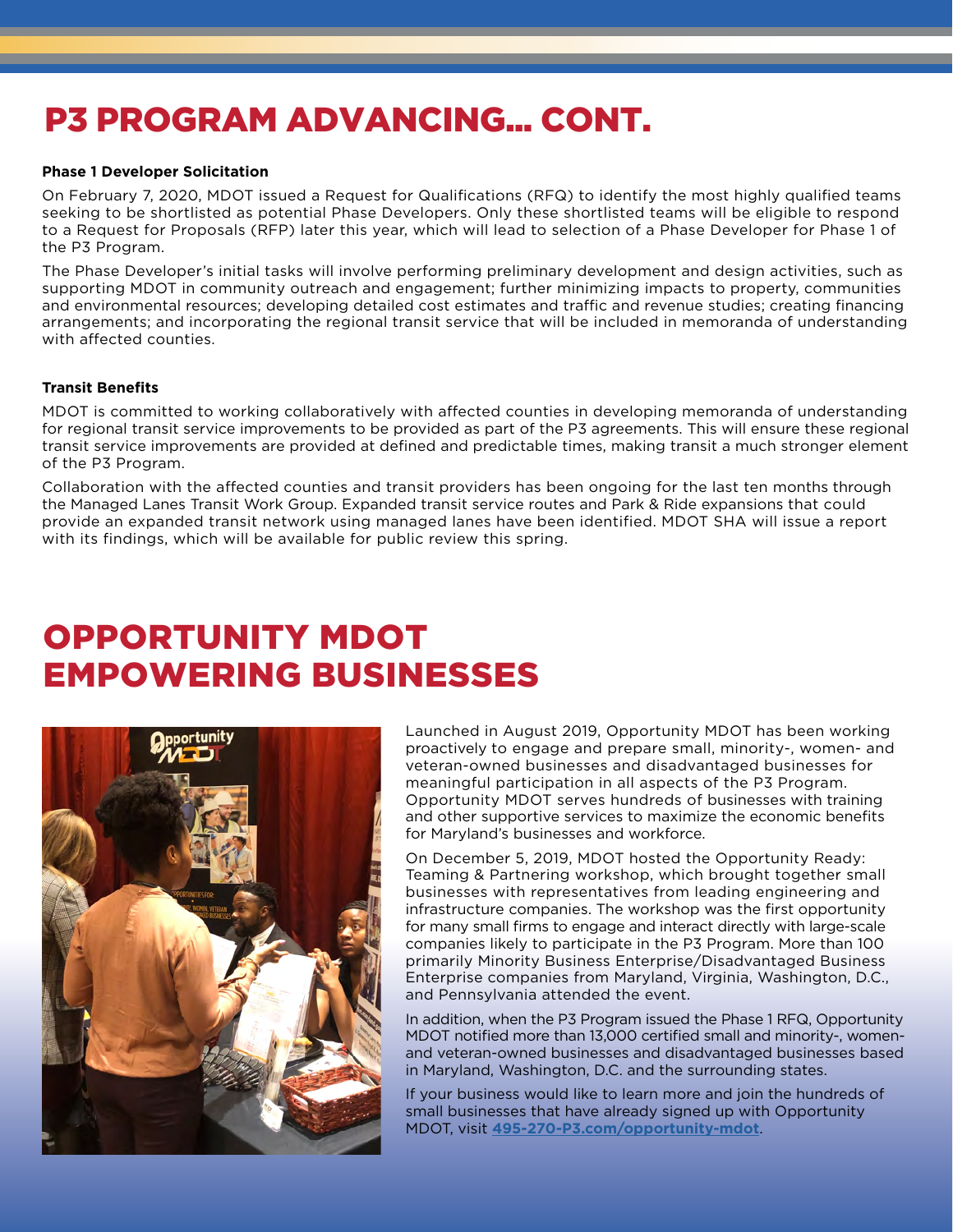### I-270 FROM I-370 TO I-70 PRE-NEPA UPDATE

In November 2019, MDOT hosted a series of workshops in Frederick and Montgomery counties, talking to the public about preliminary planning for widening along I-270 from I-370 north to I-70.

At the workshops in Clarksburg, Gaithersburg, Frederick and Urbana, the public provided thoughts on transportation issues and potential solutions on this portion of I-270. MDOT also sought local input on environmental resources along the corridor that will help MDOT identify key environmental elements to be considered and studied.

Approximately 250 people attended the meetings, and MDOT received more than 100 comments. The I-270 Pre-NEPA Workshops public comments summary is available at

**[495-270-P3.com/environmental/i270-resources](http://495-270-P3.com/environmental/i270-resources)**.



### I-495 & I-270 MANAGED LANES STUDY PREPARING DEIS

Detailed traffic, engineering, financial and environmental analyses have continued for six alternatives – five build alternatives and a no-build alternative – included in the I-495 & I-270 Managed Lanes Study's Draft Environmental Impact Statement (DEIS) that will be published in spring 2020. This work has included ongoing coordination with federal, state and local cooperating and participating agencies.

The DEIS will incorporate all the study's detailed analyses and will be made available for public review via the P3 Program website and various public locations throughout Montgomery, Prince George's and Frederick counties, including public libraries and county offices. MDOT and the Federal Highway Administration (FHWA) will take public comment on the DEIS through various means including formal testimony and verbatim recordings at the public hearings, an online comment form, email and letters using traditional mail.

MDOT also analyzed a proposed Intercounty Connector (ICC)/MD 200 Diversion Alternative, and determined that it would not meet the Study's Purpose and Need of accommodating long-term traffic growth or enhancing trip reliability. The alternative projected worse performance than the other alternatives in several key traffic metrics, including delay per vehicle, average speed in the general-purpose lanes, and level of service. Analysis of the ICC/MD 200 Diversion will be included in the DEIS for public review and comment. MDOT will seek public comment on the DEIS in Summer 2020.